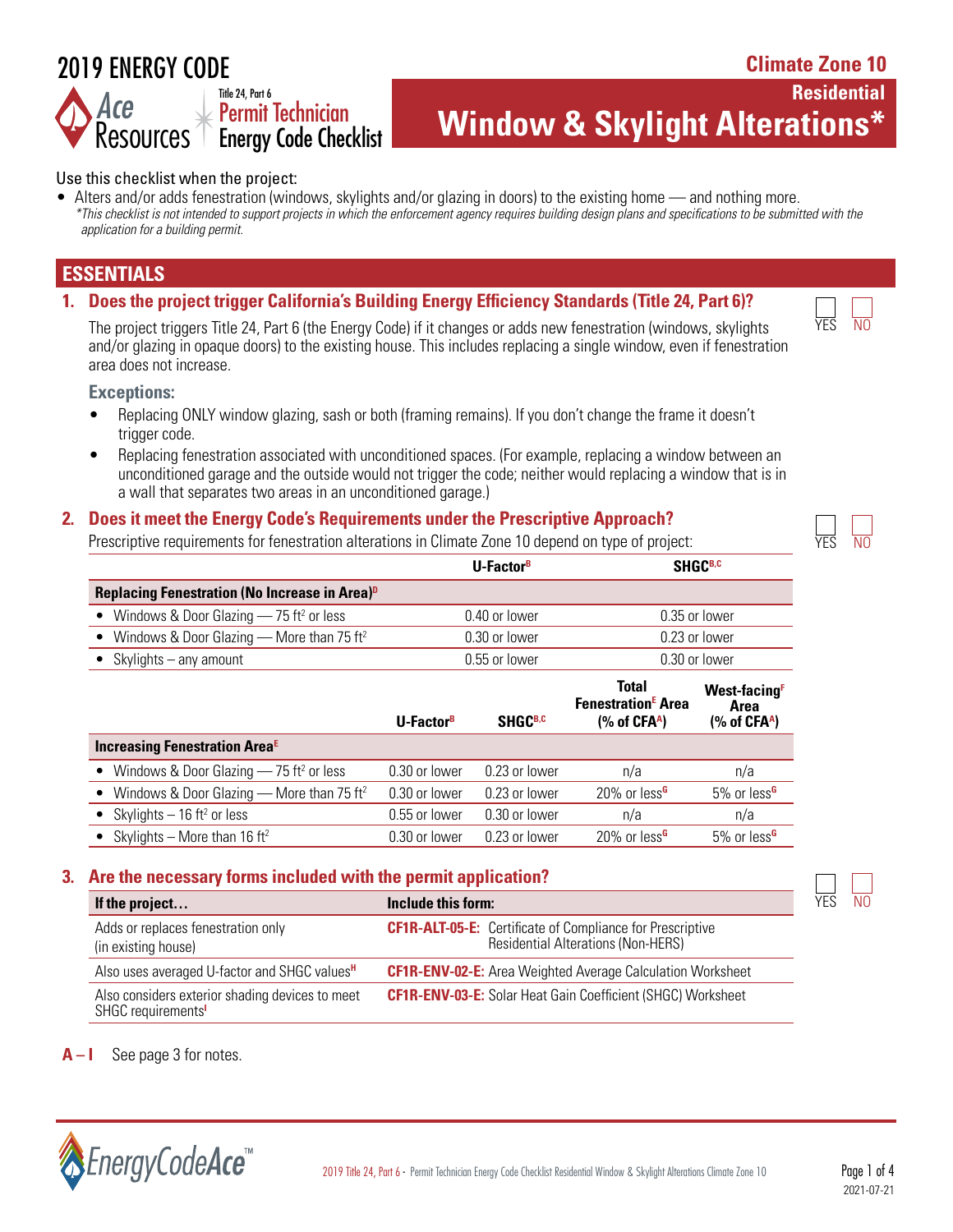### **Required Documentation & Building Inspection**

#### **Are CF1R forms really required for window and skylight alterations?**

• Some enforcement agencies may, at their discretion, choose **not** to require compliance documents for Prescriptive Residential Alteration projects that do NOT require HERS verification. Even so, exemptions from submitting compliance documentation shall not be deemed to grant authorization for any work to be done in any manner in violation of this code or other provisions of law. See §10-103(a)1C for more information.

#### **Does a basic window/skylight replacement require HERS verification? Must its CF1R be registered with a HERS Provider?**

- No, if the project is submitting via the Prescriptive Approach for a low-rise single-family home (using the CF1R-ALT-05-E), it will **not** trigger HERS measures.
- If it is submitting via the Prescriptive Approach for an Addition (CF1R-ADD) or the Performance Approach (CF1R-PRF) **and** any HERS measures are required for the scope of work, **all** forms must then be registered with a HERS provider.

#### **What forms will the building inspector require?**

• In addition to the CF1R-ALT-05-E submitted with the permit application, the inspector will look for the CF2R-ENV-01-E: Certificate of Installation for Fenestration Installation, which is completed by the person who is responsible for installing the altered windows and skylights.

Also, for most projects, the inspector will check the NFRC labels on the fenestration and the CF2R to confirm they meet the required values specified on the CF1R. (See the next question below.)

#### **Any tips for permit applicants as they approach final building inspection?**

- Per Mandatory Measures, U-factor and SHGC values for **manufactured** windows & skylights must be listed on the CF1R using one of two approved sources:
	- Values listed directly on product label (only values from NFRC National Fenestration Rating Council)
	- Default values listed in Energy Code [Table 110.6-A](https://energycodeace.com/site/custom/public/reference-ace-2019/index.html#!Documents/section1106mandatoryrequirementsforfenestrationproductsandexteri.htm) (U-factor) and [Table 110.6-B](https://energycodeace.com/site/custom/public/reference-ace-2019/index.html#!Documents/section1106mandatoryrequirementsforfenestrationproductsandexteri.htm) (SHGC)
- Field-fabricated window products have different certification requirements in which they must use the default values. See §110.6(b) for more information.
- If values from NFRC product labels are used on the CF1R for compliance, corresponding windows on-site MUST still have their labels on and visible to the building inspector during inspection. Do not remove labels from these products, as the building inspector will need to verify U-factor and SHGC specific to each altered window.

#### **Single Window Replacement Projects**

#### **What if the Alteration project only involves replacing one existing window? Does this trigger Title 24?**

• Yes. Even just one window replacement triggers an Alteration under Title 24, Part 6. However, if only the glazing or sash (or both) were replaced, it would be considered a Repair, and NOT trigger Title 24. (Changing the frame triggers the code.)

#### **Prescriptive or Performance**

#### **What do you mean by "Performance Approach" to compliance?**

• The Performance Approach provides another pathway to compliance that uses approved modeling software to "trade off" energy efficiency measures (so you can do "worse" than Prescriptive requirements for some things and "better" than Prescriptive for others, as long as all Mandatory requirements are met and the energy budget balances). Proof of energy budget balance is documented via the CF1R-PRF-01-E report. The Performance Approach may be considered if the project is unable to meet the Prescriptive requirements for window/skylight Alterations supported by this checklist.

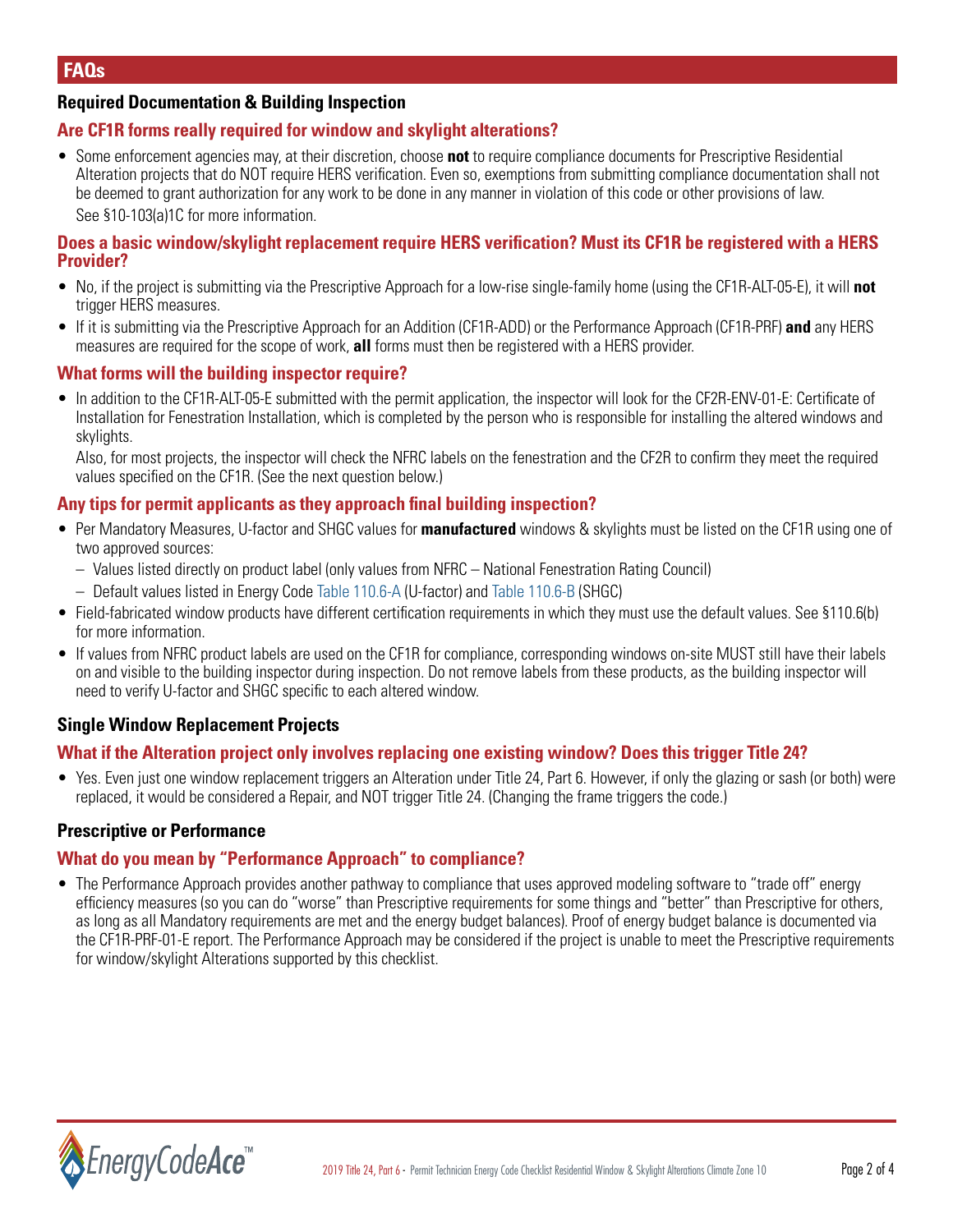# **Notes**

- **A** "CFA" is conditioned floor area, which is determined by using the floor area (in square feet) of enclosed conditioned space on all floors of a building, as measured at the floor level of the exterior surfaces of exterior walls enclosing the conditioned space.
- **B** U-factor measures a window assembly's rate of heat loss (how well it insulates). Solar Heat Gain Coefficient (SHGC) measures the ability to limit sunlight from warming the interior space. U-factor and SHGC values are "area-weighted average" values. Weighted averaging is a mathematical technique for combining different amounts of various window products into a single number.

Note that alterations involving up to 3 ft<sup>2</sup> of new glazing area installed in doors and up to 3 ft<sup>2</sup> of new tubular skylights area with dualpane diffusers are not required to meet the Prescriptive U-factor and SHGC requirements for those fenestration areas. However, they must meet the Mandatory requirement of maximum U-factor of 0.58 except for 10 ft., or 0.5% of the CFA (whichever is greater) of new fenestration/skylights.

If the project uses fenestration with chromogenic glazing, which responds to automatic controls based on solar intensity, an exception applies. See Exception 3 to Section 150.1(c)3A for details.

- **C** SHGC may be calculated taking qualifying exterior shading into consideration.
- **D** "Replacement fenestration" may include fenestration that is located in the same existing wall or roof in which the same or larger area of existing fenestration is being removed. This is labeled as "altered." Any new fenestration area that increases the total net area of fenestration in any existing wall or roof is labeled as "new." Walls/roofs that are closed up due to removed windows/skylights will need to be insulated to Mandatory minimums of §150.0(a)(b)(c).
- **E** Total Fenestration Area considers all the fenestration in the building. That is, the new fenestration plus existing fenestration that remains after the project. Fenestration includes windows, skylights and glazing in doors. (Opaque doors with 25 percent or greater glazing are treated as fenestration.)
- **F** West-facing for a window is ≤ 45° north of true west to < 45° south of true west. For a skylight, it is any direction if the pitch is less than 1:12 and the same as for a window if the pitch is 1:12 or greater.
- G The following Prescriptive requirement applies when added fenestration area exceeds 75 ft<sup>2</sup> (or added skylight area exceeds 16 ft<sup>2</sup>):
	- The entire building's **total** fenestration area including added fenestration must be less than or equal to 20% of the building's CFA.
	- The entire building's total **west**-facing fenestration including added west-facing fenestration must be less than or equal to 5% of the building's conditioned floor area.
	- If the fenestration area is greater than 20% of the CFA, or west-facing fenestration is greater than 5% of the CFA, the project cannot comply prescriptively, and must use the Performance Approach to demonstrate compliance. (See "Prescriptive or Performance" in the FAQs section of this checklist.)
- **H** The CF1R-ENV-02-E worksheet is only necessary when the project involves differing window specs (more than one level of window U-factor or SHGC used in a building to meet Prescriptive compliance requirements). This worksheet helps to calculate area-weighted average U-factors for fenestration/glazing or Solar Heat Gain Coefficient (SHGC) values for Prescriptive compliance.

Note that dynamic glazing is treated independently and cannot be combined with other fenestration types on the form. Submit the CF1R-ENV-02-E with the energy compliance documents.

**I** The CF1R-ENV-03-E worksheet is only necessary when determining the total Solar Heat Gain Coefficient (SHGC) value of fenestration in combination with an exterior shading device. Submit the CF1R-ENV-03-E with the energy compliance documents.